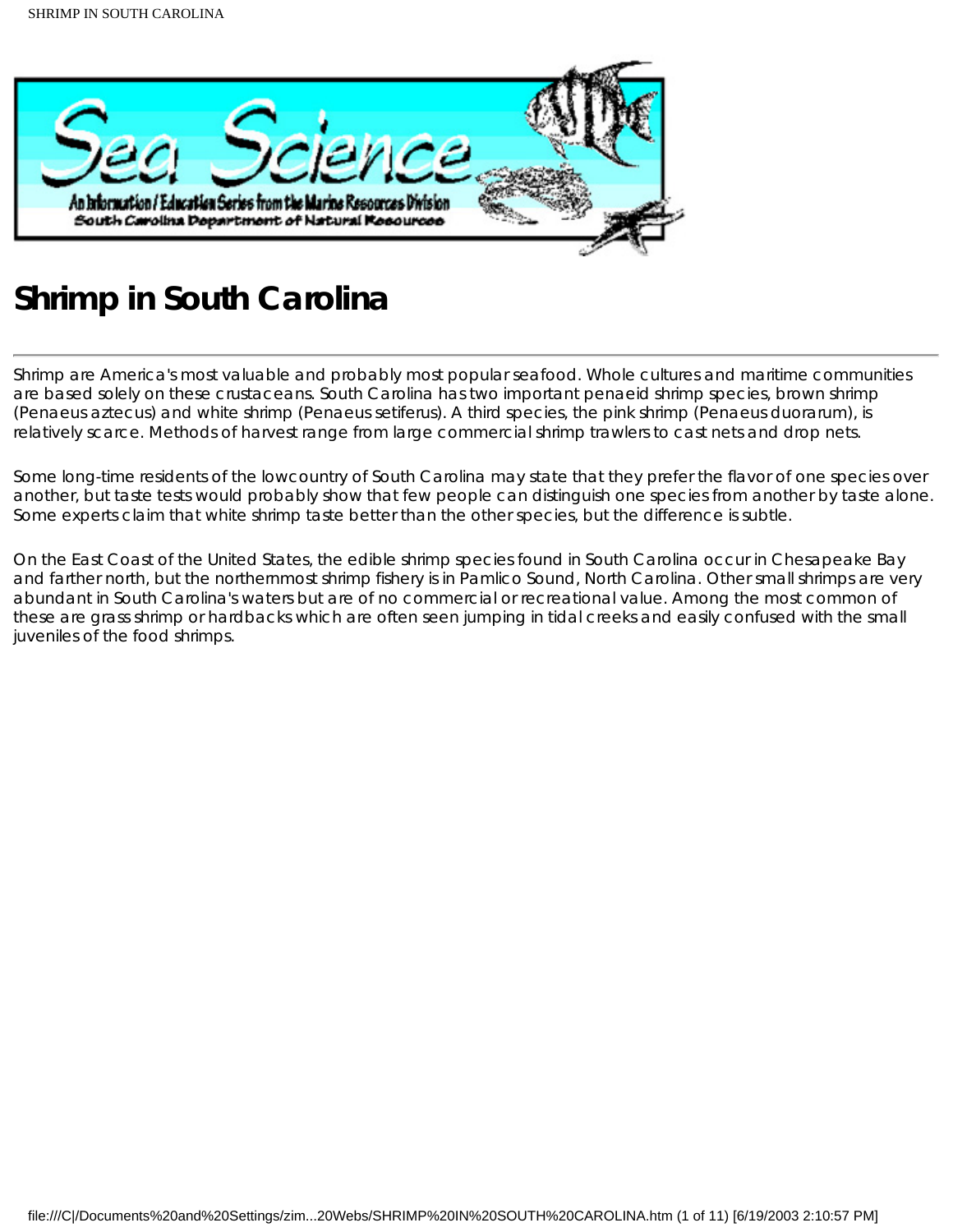

# **Mantis Shrimp**

careful examination of tail colors and subtle body features. Placed side by side, fresh white shrimp appear lighter in body color than brown or pink shrimps, thus the origin of the common names. Tail flippers (uropods) on white shrimp are typically black near the base with bright yellow and green margins, while brown shrimp tails have red, dark

green and occasionally light blue pigmentations. Pink shrimp almost always have an azure color on the tail and they usually have a dark red spot on the side of the abdomen.

## **Anatomy of a Shrimp**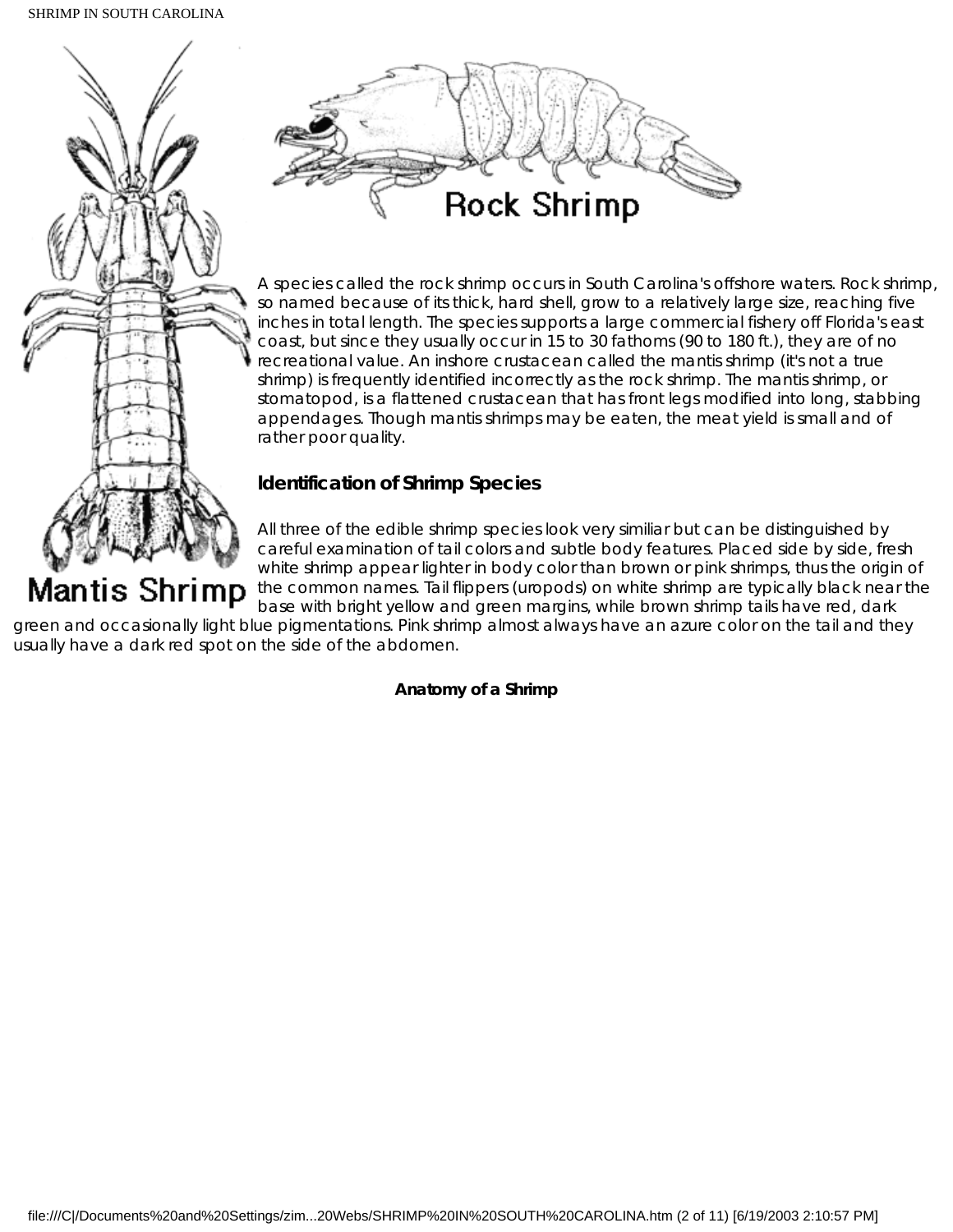

Brown and pink shrimps have grooves along the upper midline of the head and the upper midline of the lower region of the abdomen. The grooves on pink shrimp are slightly narrower than those of brown shrimp. White shrimp do not have grooves, and typically have longer antennae and a long rostrum (horn).

## **Life History**

All penaeid shrimps have much the same life cycle. Spawning usually occurs in the ocean from near the beaches to several miles offshore. A single female produces between 500,000 and 1,000,000 eggs and may spawn several times. During mating, the male transfers a packet of sperm, called sperm- atophore, to the female. Brown and pink shrimps mate when the female's exoskeleton is still soft immediately after molting. The spermatophore is covered over by two "plates" that hold it in place. Spawning in the species may take place days later. Mating of white shrimp occurs between two "intermolt" (hard exoskeleton) individuals. The sperm- atophore is glued to the underside of the females and spawning occurs almost immediately. Eggs, which are fertilized as they are ejected past the spermatophore, are thought to sink to the ocean floor and after about 12 to 24 hours hatch into minute larvae which move into the water column.

Large concentrations of spawning brown shrimp have never been observed, although some commercial shrimpers have reported finding dozens and sometimes hundreds of "roe" brown shrimp in catches during October and November which appears to be the primary spawning period. Some spawning seems to occur during late winter or early spring because of the scattered presence of a few postlarvae in May and June.

## **Life Cycle of a Shrimp**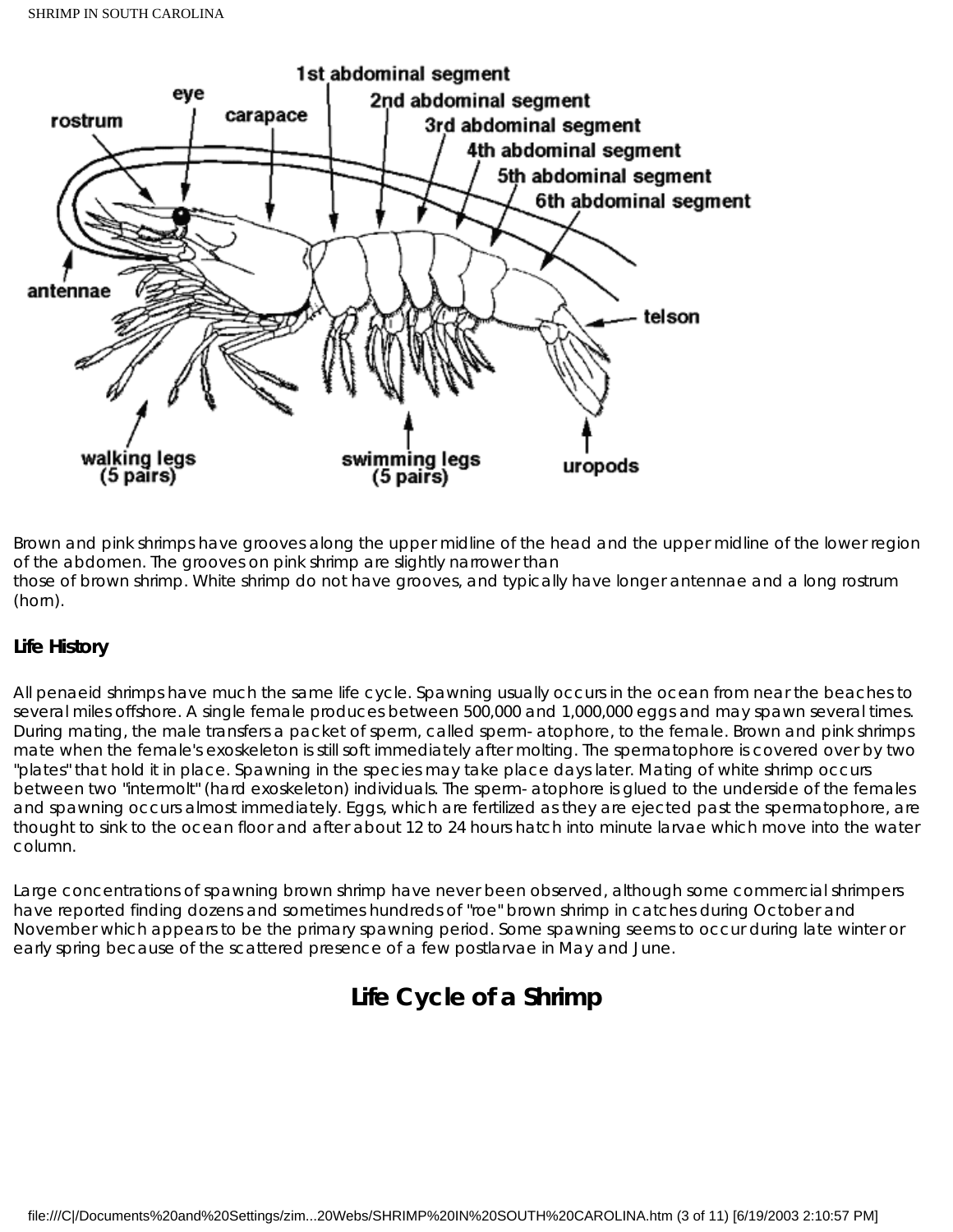

## 1. Eggs

Shrimp eggs are thought to sink to the bottom. at the time of spawning. Egg diameter is less<br>than 1/64 inch. Most spawning is believed to occur in high salinity oceanic waters.



## 2. Nauplius

There are five naupliar stages. The first stage is<br>about the size of the egg and succeeding stages are slightly larger. Nauplii have limited<br>swimming a bility and usually are a part of the oceanic plankton.



## 3. Protozoea

The three protozoeal stages range in size from 1/25 to 1/12 in. These planktonic forms are found in oceanic waters. Protozoea have undergone development of their mouth parts. and the abdomen has begun to develop.



## 4. Mysis

There are three mysid stages ranging in size<br>from  $1/8$  to  $1/5$  in. These are planktonic in<br>the stage of the stage of the state of the ocean. Mysids have early development of legs and antennae.



## 5. Postlarva

The two postlarval stages for white shrimp are<br>about 1/6 to 1/4 in, Brown shrimp postlarvae are larger, up to 1/2 in. The walking and swimming legs have developed and the postlarya e appear as miniature shrimp. The<br>second postlaryal stage rides the flood tides into the estuaries, apparently becoming active during flood tide and settling to the bottom. during ebb tides. The postlaryale ultimately<br>settle in the upper parts of tidal creeks.



## 6. Juvenile

Postlarval shrimp develop directly into juvenile shrimp. Growth is rapid, up to: 2 1/2 inches per month. Juveniles are<br>similiar to adults except they are characterized by amuch longer rostrum (hom). Juveniles typically remain in the marsh creeks until reaching about 4 to 4.1/2 inches before moving into the deeper rivers.



## 7. Sub-adults

Sub-adults move into the deeper waters of the estuaries and may remain there for a month or more before moving seaward. These shrimpcontinue to grow but at a slower rate than juveniles. Sub-adults usually do not exhibit any signs of ovarian maturity.

## 8. Adults

Adults may be 5 to 8 inches in length. Adults<br>are usually found in the ocean, but in dry<br>years may delay migration until cold weather occurs. Spawning females are characterized by brightly colored ovaries that can be seen under the shell on the upper side of the body. Adults may be found near the beaches out to 5 or 6 miles from shore. Some species are known to migrate hundreds of miles along the coast.

The spawning season for white shrimp during spring is obvious by the large catches of mature shrimp by the commercial fleet. The exact timing of the spawning period seems to be set by water temperature during spring, but white shrimp typically spawn during May and early June with a few individuals spawning as late as July and early August. The initial larval stage, which looks like a tiny mite, is followed by about 10 larval phases, reaching the postlarval stage after about two weeks. Postlarvae look like miniature versions of adult shrimp. White and pink postlarvae are about 1/4 inch and brown postlarvae are about 1/2 inch in length. Brown shrimp postlarvae are thought to remain in the ocean bottom sediments during the winter. As ocean temperatures rise in late February and March, these postlarvae apparently become active and ride tidal currents into the estuaries. White shrimp postlarvae move into the estuaries about two weeks following spawning, usually in late May and June. The transport mechanisms that carry postlarvae into the estuaries are not fully understood, but it seems that the postlarvae will become active and move up into the water column during flood tide and settle to the bottom during ebb tide. Thus, this behavior moves postlarvae farther inshore every tidal cycle until they settle out in the nutrient-rich tidal creeks and marshes.

Natural mortality rates are extremely high for larval and juvenile shrimp. Probably less than one or two percent of the eggs spawned will survive to be adult shrimp.

## **Nursery Habitat**

Postlarval shrimp seem to settle out in the shallow waters in the upper ends of saltmarsh tidal creeks. Shrimp will remain in this "nursery habitat" about two or three months until they are about four inches in length. During high tide, juveniles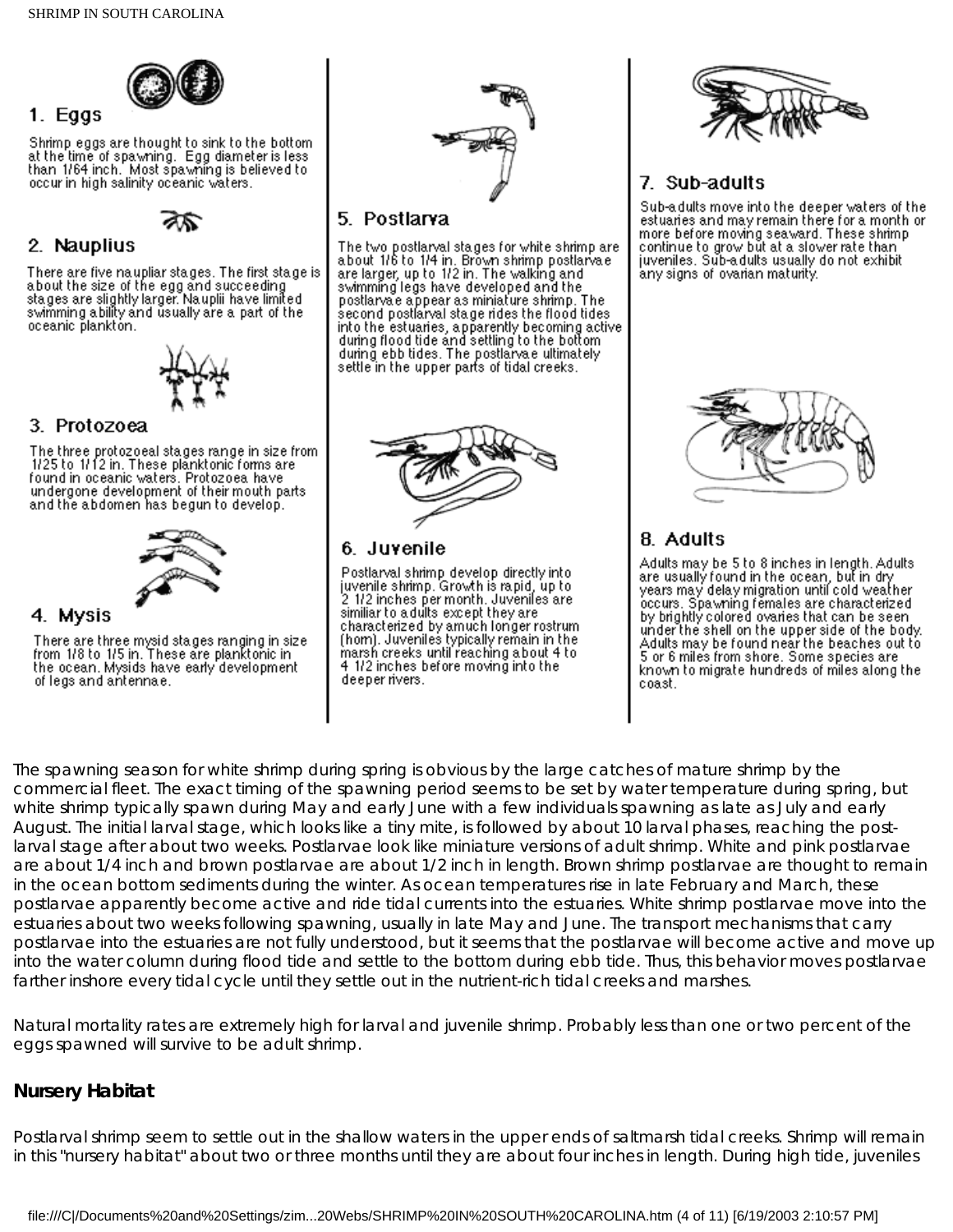move into the marsh grass to feed and escapepredators. At low tide, when the water level is below the saltmarsh grass, shrimp concentrate in creek beds. The smallest shrimp remain near the creek bank while larger juve-niles tend to be in deeper creek waters. If the water is unusually clear, shrimp will seek the deepest areas available, presumably to avoid predatory birds, fish and crabs. In other regions of the Southeast where tides are

very small or nonexistent, juvenile white shrimp are known to remain in the saltmarsh grass until they are ready to move seaward.

Both brown and white shrimp seem to prefer muddy bottom but pink shrimp appear to do best on a sand/shell bottom. The predominance of mud bottoms in South Carolina's estuaries is probably why pink shrimp, juveniles and adults, are scarce, although their postlarvae are relatively common.

## **Growth**

Growth is very rapid while in the nursery habitat - up to 2 to 2 1/2 inches per month. Shrimp, like all arthropods, must molt (shed the old exoskeleton) in order to grow. Small shrimp may molt several times per week, but as they become larger, time between molts becomes greater. Ideal nursery habitat has brackish water that is about 25 to 40 percent sea water for white shrimp and 35 to 65 percent sea water for brown shrimp. Shrimp have been known to do well, however, in water that was near 100 percent sea water (such as in Murrell's Inlet) or in 10 percent sea water (such as in the Cooper River near Charleston).

Of the shrimp that reach an adult size, most die before they're eight or nine months old. The size record for white shrimp (just over ten inches) was caught by a commercial shrimper off Seabrook Island in July 1979. This individual had probably been spawned in May the previous year making it 14 months old. It's doubtful that any shrimp live longer than two years.Food

Stomach contents of shrimp are difficult to identify because the food is torn and shredded by the mouth parts. Shrimp are generally termed bottom-feeding omnivores, meaning that they will eat most organic materials - animal or plant that they encounter at the bottom. One study suggested that small shrimp, less than about two inches in length, indiscriminately ingested the top sediment layer. Shrimp 2 to 2 1/2 inches selected the organic portion of the sediment and larger shrimp became more active predators, feeding on small animals. Animals commonly listed as food are polychaete worms, amphipods, nematodes, crustacean larvae, isopods, copepods, small fishes, grass shrimp, fiddler crabs and square-back crabs. Shrimp are also known to be cannibalistic. One researcher speculated that bacteria are the main living component in the food of shrimp. Shrimp are thought to scavenge dead animals which may be leftovers from other predators. The effectiveness of bait, particularly oily fish, indicates that shrimp are able to home in on odors.

## **Disease**

The most common diseases in local shrimp species are related to the presence of single cell protozoan parasites called micosporidians. These tiny animals invade various tissues of the shrimp and can cause the affected areas to appear grey or white. The affected areas may be confined only to the head or the reproductive system. However, the disease is often in the entire musculature resulting in what is commonly called the "cotton" condition. Cotton disease has been noted in white and brown shrimp but seems to be most common in white shrimp. It is also usually limited to larger individuals, but small shrimp have also become infected. At times the infection rate for severe cases may reach 10 or 15 percent. Minor infection, with shrimp having small specks of diseased tissue,

may reach levels of 70 or 80 percent, but these specks are usually isolated to the head. Large individuals with cotton disease often have what appears to be dark blue or black bands across the abdomen. This seems to be an artifact of the disease.

Shrimp with cotton disease are not thought to be harmful if eaten by humans. Because the texture and possibly the flavor of a diseased shrimp is impaired, it is probably best to discard these shrimp.

## **Locomotion**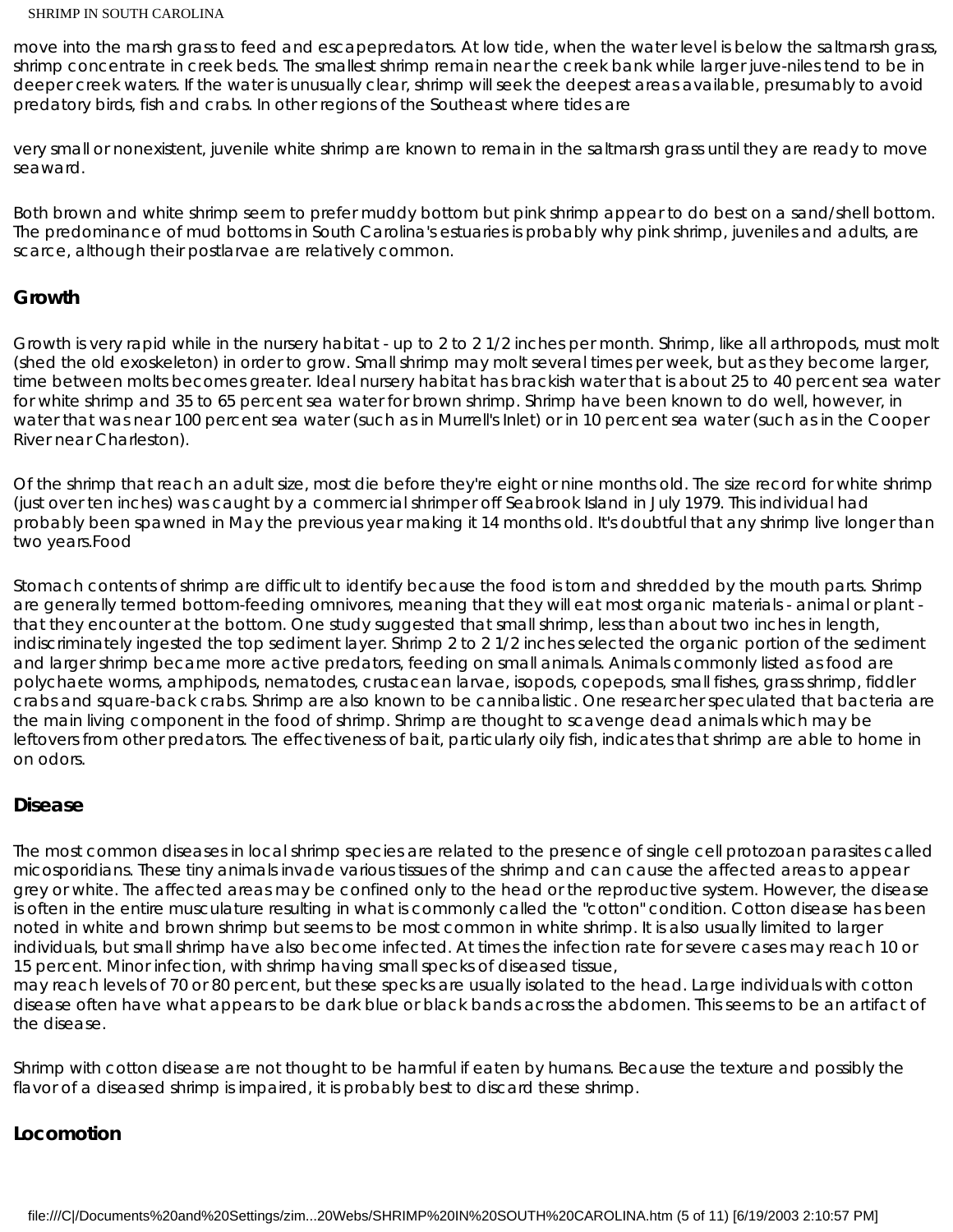Shrimp have three primary modes of locomotion. While feeding or resting on the bottom, shrimp will use their walking legs (periopods) for moving short distances. While migrating long distances, shrimp will use their swimming legs (pleopods). These appendages are located under the abdomen and beat in unison as the shrimp swims. Studies using tags suggest that shrimp may be able to swim two to five miles in a day. The third form of movement is the tail flex. This is a rapid contraction of the strong abdominal muscles which results in a powerful and rapid snap to the tail propelling the shrimp backwards. White shrimp commonly use this method to jump from the water. The tail snap or flick is a defensive mechanism allowing a shrimp to quickly evade predators.

## **Offshore Migration**

As shrimp become larger, they leave the brackish waters and move gradually toward the higher salinity waters of the ocean. Most shrimp probably leave the marsh creeks during ebb tides and this may be more pronounced at night. Shrimp usually begin moving into coastal rivers when they reach about 4 inches in length. Further growth occurs in the rivers until the shrimp are ready to move into the lower reaches of sounds, bays and river mouths. These lower reaches, termed "staging areas" by some biologists, serve to accumulate shrimp just prior to dispersal into the ocean. When white shrimp are in the staging areas, many will move into the shallow peripheral areas to feed at night. Brown shrimp do not appear to do this to the extent of white shrimp, preferring to remain in deeper waters at night. In years when shrimp are very abundant, they may migrate into the ocean at a size of about 4 to 5 inches in length. When not abundant, however, average size of shrimp may be 6 inches or more before they leave the estuaries. The difference in size between the years of high stock abundance and low abundance seems to be related to what is called "densitydependent" growth. When large concentrations of shrimp are in the tidal creeks, growth rates are reduced. This may be caused by competition for limited food resources or each shrimp may be spending more time protecting its space instead of feeding. Heavy rainfall, resulting in very low salinities, can force juvenile shrimp from nursery areas. When forced into the inhospitable open-water areas, growth and survival rates are poorer because of less available food and suitable habitat.

Extreme environmental conditions such as droughts or unusually warm fall weather may result in delaying emigration of white shrimp into the ocean. Tagged white shrimp released into coastal waters of South Carolina in September have been observed to remain in the estuaries for two months or more before moving seaward. Heavy rainfall or river discharge along with the accompanying drops in water salinity (salt content of the water) have been known to cause shrimp to move into the ocean prematurely.

In a wet year, the majority of the white shrimp may move into the ocean in August, about a month ahead of normal. The result would be a poor shrimp baiting season and poor harvest by commercial trawlers in October, normally one of the better months for shrimping. The areas typically

most severely affected are Charleston Harbor and Winyah Bay which receive relatively large amounts of upstate river discharge.

Without significant rainfall and/or river discharge during fall, white shrimp appear to remain in the estuaries until water temperature falls to about 60-65 F and then migration seems to occur primarily during the large tides associated with new and full moons. Some experienced shrimpers claim that the condition known as "red legs" is indicative of the onset of migration. This phenomenon has not been investigated scientifically.

## **Harvesting**

## **The Commercial Fishery**

The commercial fishery in South Carolina is dominated by shrimp trawlers which may range in length from 17 to 85 feet. The larger boats are the most recognizable and account for most of the shrimp caught in the fishery. Trawling is allowed only in the ocean, except for limited periods during fall when trawlers may work in the lower areas of Winyah and North Santee Bays. Most shrimpers work within three or four miles of the beach. In recent years the annual total of resident trawler license sales has been around 600 and non-resident sales have fluctuated between 200 and 400.

The commercial shrimp trawling fishery has three basic seasons. The first is the so-called "roe shrimp" season in May or June. This season is opened when management biologists determine that an adequate supply of eggs has been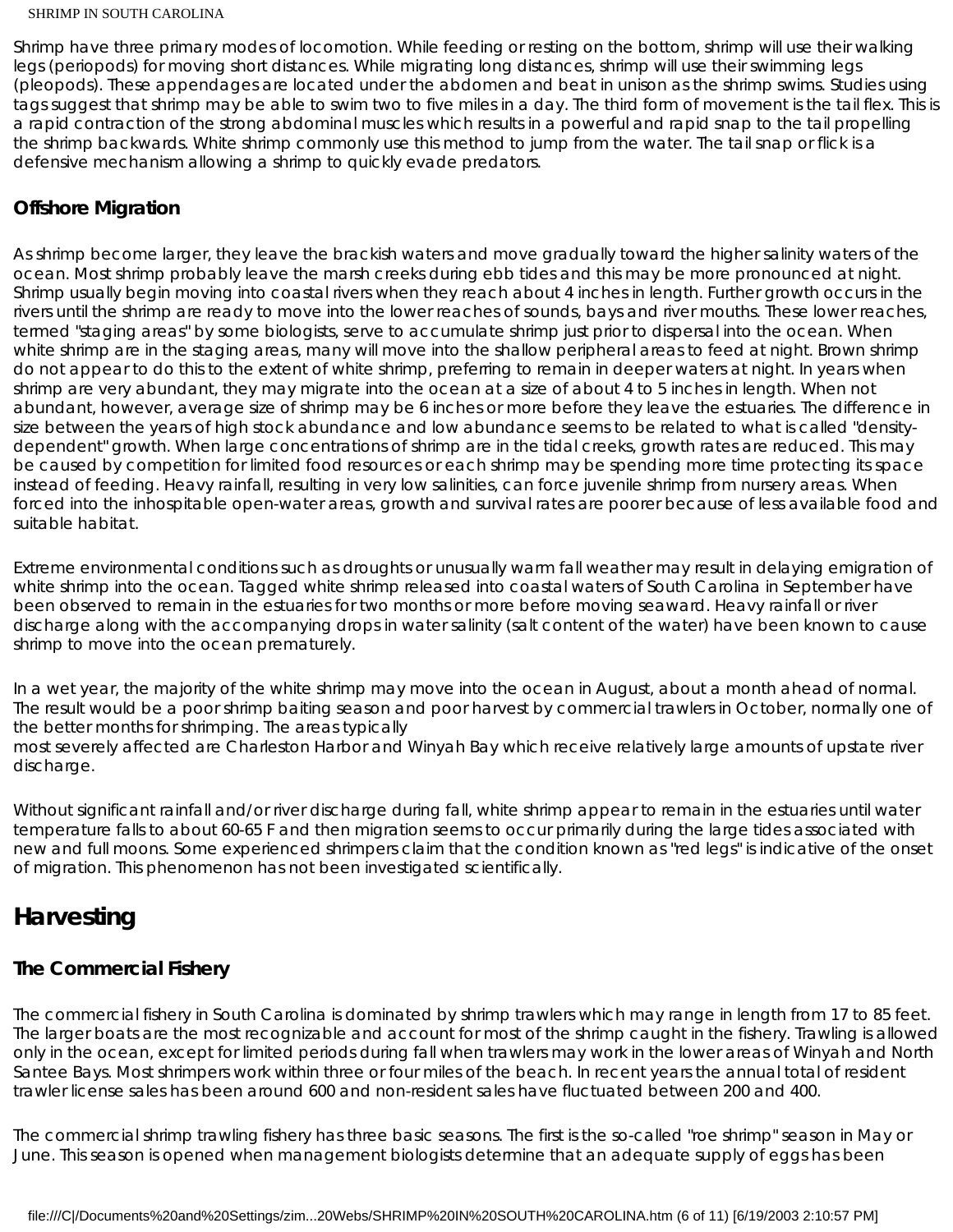spawned. The roe shrimp season is usually less than a month in duration and landings are dependent upon the severity of the previous winter. Following mild winters, heads-off landings are often 400 to 600 thousand pounds. Following severe winters, landings of roe shrimp are usually less than 50 thousand pounds and often zero.

The second season is for brown shrimp. This fishery usually begins in June and ends in August, although significant quantities of brown shrimp have been landed in October when stock abundance was very high. Good years for brown shrimp have landings of 1.3 to 2.0 million pounds (heads off).

The fall white shrimp season is typically the largest except in years following severe winters. These shrimp are the offspring of the spring spawn. Landings of young-of-the-year white shrimp by the commercial fleet usually begin in August and peak in September and October. The season usually lasts through December and into January in some years.white shrimp that overwinter in our estuaries to be our primary spawning stock. During winters in which water temperature falls to 46 F or below for seven to ten days, most of the overwintering brood stock are wiped out. In some years, cold-related mortalities have been noted as far south as the Georgia-Florida border. Following cold kills, the roe shrimp harvest is usually less than 50,000 pounds and often zero. Fall commercial landings also suffer being less than 20 percent of the long-term average.

If an adequate number of spawners is present, the next most important factor for white shrimp abundance seems to be water salinity in the nursery habitat in August and perhaps July. Low landings seem to be related to unusually dry summers resulting in higher than average salinity values. However, unusually wet summers can be detrimental also. Moderate rainfall and river discharge appear to create ideal conditions for white shrimp in most of the State's coastal marshes.

The number of spawners does not seem to be a problem with brown shrimp since the immigration of postlarvae every year seems to be relatively constant. The best years for brown shrimp seem to be those with relatively mild spring temperatures that allow brown shrimp to begin growing soon after moving into the nursery habitat. Brown shrimp are thought to grow and survive best in water salinites slightly higher than half strength seawater. Unusually wet spring and early summer weather probably has detrimental effects on brown shrimp.

Many other factors may affect abundance of both species. These may include abundance of predators or food availability. Some fish species and blue crabs are known to feed heavily upon shrimp. Availability of healthy habitat and clean water are also thought to be important for good shrimp production. Unfavorable winds could transport larvae away from the coast or heavy predation on larvae, by a concentration of jellyfish for example, could have serious effects.

## **Aquaculture**

Scientists in South Carolina are among the world's leaders in investigations into the culture of marine shrimp. Some of the first studies in the United States were conducted in the 1950's at the old Bears Bluff Laboratories. Today, researchers at the Waddell Mariculture Center near Bluffton are providing technical assistance to several companies that are growing shrimp in ponds in the state. The preferred species for culture is the Pacific Coast white shrimp, Penaeus vannamei. This species grows faster than the local shrimp species, but creation of a local hatchery could entice farmers to use the native species.

## **Conservation**

As more and more people move to the coast, pressure on our shrimp resource will continue to increase. To ensure that citizens, both commercial and recreational, will continue to have an ample supply of shrimp, everyone must take steps to conserve the resource. It is important that no shrimp be wasted. Shrimpers should utilize all shrimp that they catch, and if shrimp are too small, larger mesh nets should be used or shrimping activities should be postponed until shrimp grow to a useable size. Those individuals who catch more than their fair share of the resource not only violate the law but may force fishery managers to create tighter restrictions for all users. The legal daily limit for shrimp is 48 quarts (heads-on) or 29 quarts (heads-off) per boat or seining party.

#### **Glossary**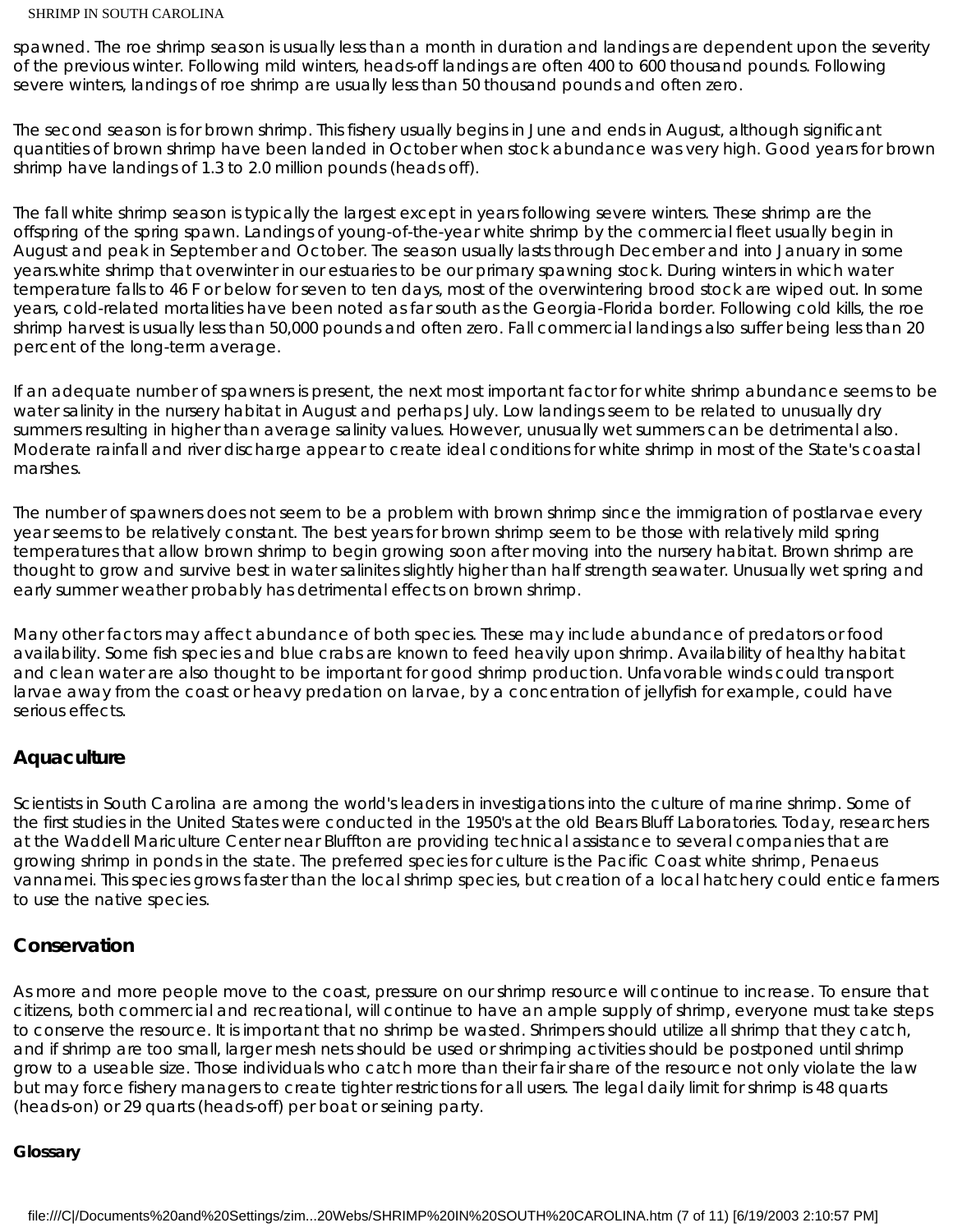#### *estuary*

The part of the wide, lower course of a river where the current is met by tides of the ocean.

#### *emigration*

To migrate from an area: shrimp emigrate from the estuary as they become adults.

#### *fishing mortality*

The death of aquatic animals resulting from fishing efforts by man.

#### *fishing pressure*

The collective amount of fishing activity that affects aquatic animals.

#### *immigration*

The migration of animals into an area: postlarval shrimp immigrate into an estuary from the ocean.

#### *natural mortality*

The death of animal life through natural causes; e.g. predation, disease, natural environmental stress, etc.

#### *periopods*

On shrimp, the five pair of walking legs used in locomotion.

#### *plankton*

Usually small animals, including larvae and postlarvae, that are transported by tidal and wind-driven ocean currents.

#### *pleopods*

On shrimp, the feather-like appendages located on the underside of the tail. Used primarily in swimming.

#### *postlarvae*

In shrimp, the first stage in the life cycle which takes on the shrimp-like appearance and follows the larval stages. Postlarval shrimp are usually 4-12 mm in length. Shrimp immigrate into the estuaries as postlarvae.

#### *spawning*

The release of eggs by shrimp or fish. Eggs are usually broadcast and either sink to the bottom or drift as plankton.

#### *spermatophore*

In shrimp, the "packet" that contains the sperm. The spermatophore is attached to the female shrimp near the gonopore, either on the outside of the exoskeleton or under exoskeletal plates depending upon the species.

#### *stock*

Animals of the same species, usually aquatic or marine, that reproduce with one another and live in the same general geographic area.

#### *uropod*

In shrimp, one of the four appendages on the shrimp's tail that form the fan which is brightly colored in some species. The fan is used in helping shrimp move themselves backwards quickly.

## **South Carolina Shrimp**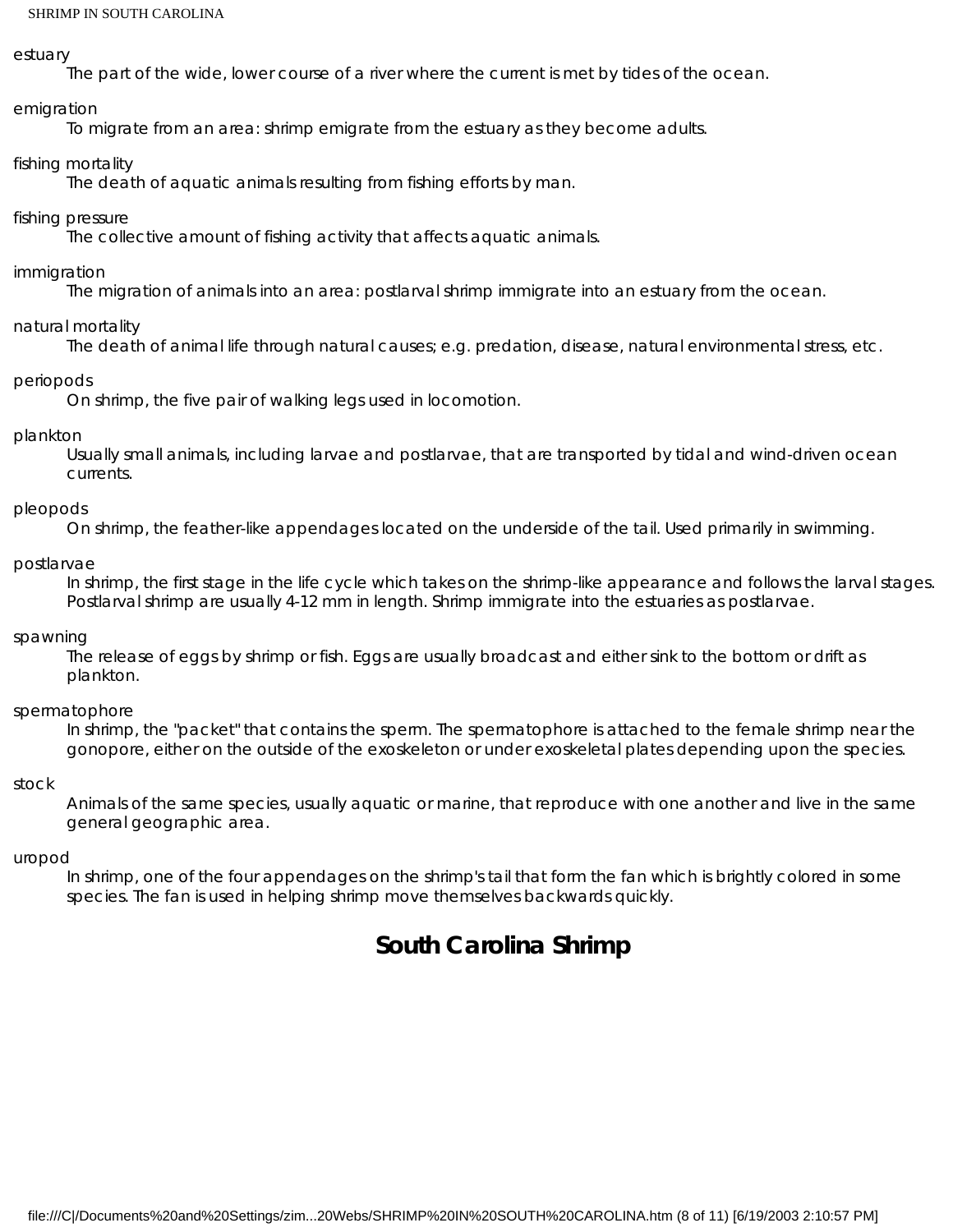

Three shallow-water species of shrimp are recreationally and commercially important in South Carolina. A description of these is provided (A,B, & C) together with two similar (D and E) but less important species that often confuse the layman.

#### A) *Penaeus setiferus*

Common Name- White Shrimp

Remarks: Pale to whitish color with the tail edged in green. No groove present along the base of either side of the rostrum or along the head. Antennae twice as long as the body. Last tail segment keeled. Rostrum slightly longer than that of the brown or pink shrimp.

B) *Penaeus aztecus*

Common Name- Brown Shrimp

Remarks: Brownish in color. Groove present along the base of both sides of rostrum and along the length of the head. Tail edged in red and blue. Antennae less than twice as long as the body and rostrum not as long as that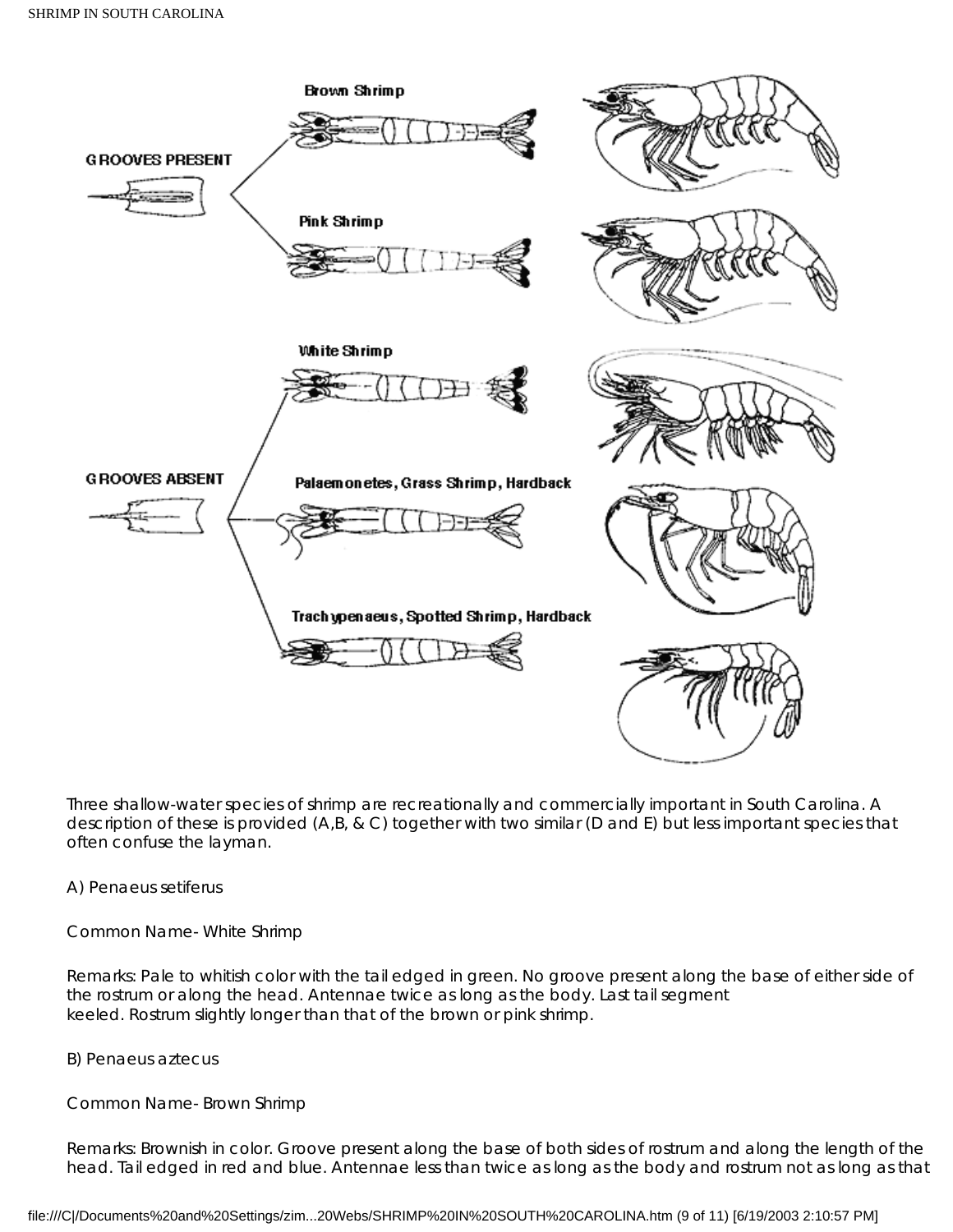of the white shrimp.

C) *Penaeus duorarum*

Common Name- Pink Shrimp, Hopper and Brown-spotted Shrimp

Remarks: Brownish in color and often somewhat darker than the brown shrimp. Usually a prominent dark spot on each side of the tail. Grooves on the head along the rostrum and the last segment of the tail similar to the brown shrimp but less pronounced.

D) *Palaemonetes vulgaris*

Common Name- Grass Shrimp, Hardback (Not a recreational or commercial species).

Remarks: Occur throughout estuarine waters in great numbers. Frequently confused with white shrimp. Average between 1 and 2 inches in length with a relatively long rostrum with teeth on the lower edge. Stubby in appearance, head larger in proportion to the tail than in the other species.

E) *Trachypenaeus constrictus*

Common Name- Spotted Shrimp, Hardback (Not a recreational or commercial species).

Remarks: Occur in inshore waters and along beaches just offshore. Light brown to pinkish in color with grayish spots on its tail. Short rostrum not grooved on each side.

#### **Special Note**

This publication was made possible in part from funds from the sale of the South Carolina Marine Recreational Fisheries Stamp and the US Fish and Wildlife Service Sportfish Restoration Fund. Help ensure outdoor enjoyment for future generations by strictly adhering to all rules, regulations, sea-sons, catch limits and size limits. The South Carolina Department of Natural Resources publishes an annual Rules and Regulations booklet that lists all saltwater fishing regulations. Have an enjoyable fishing trip by reading these requirements before you fish.

Author: J. David Whitaker, Office of

Fisheries Management

Acknowledgements

Illustrations by Ron Chapiesky

Series Assistant, Roxanne Baker

Department of Natural Resources

Dr. James A. Timmerman Jr., Director

Larry D. Cartee, Assistant Director

Prescott Baines, Deputy Director for Conservation Education and Communications

Dr. Paul A. Sandifer, Deputy Director for Marine Resources